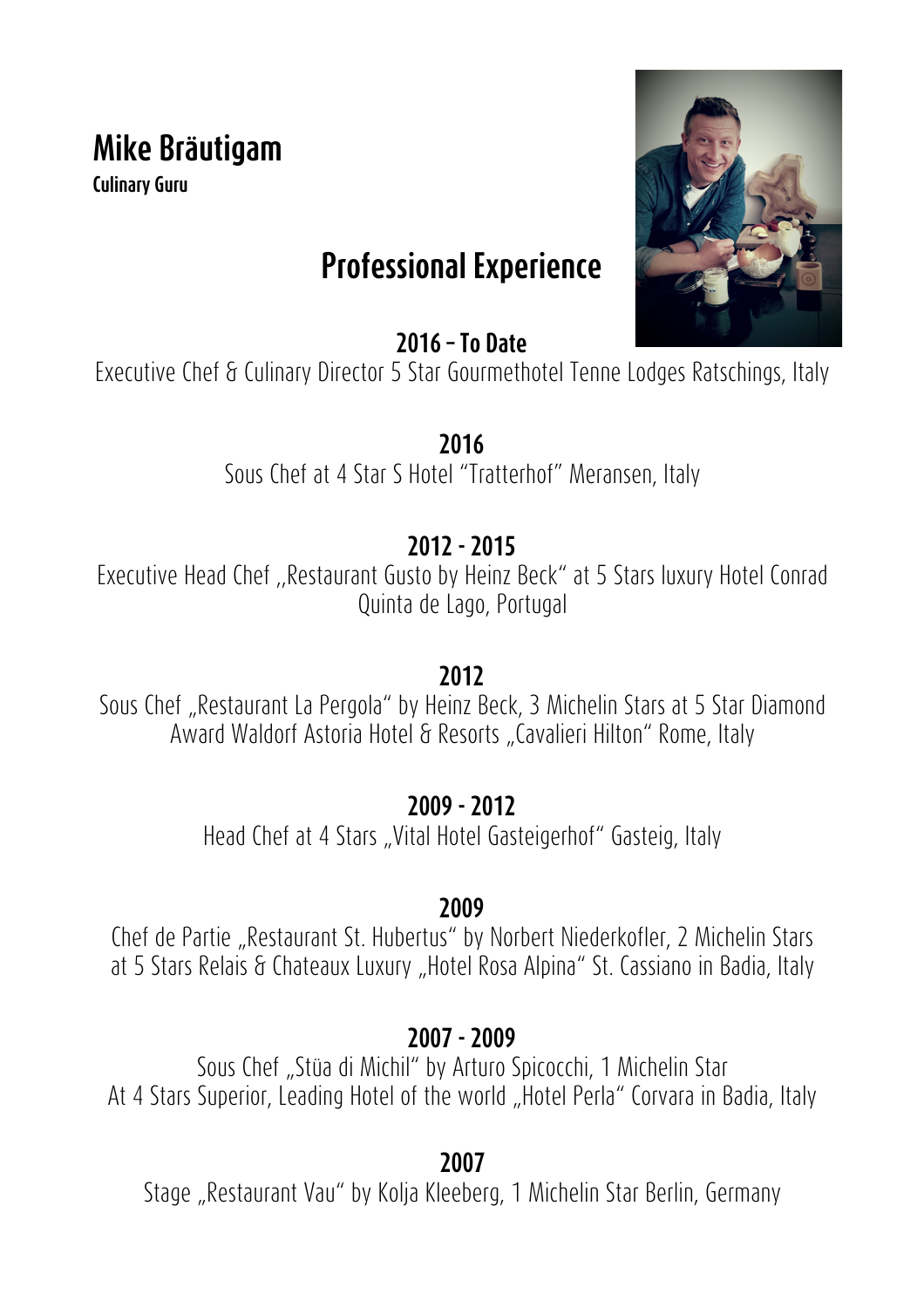#### **2008**

Stage "Restaurant Daniels" by Grand Chef Relais & Chateaux Daniel Boulud, 3 Michelin Stars New York, US

#### **2006 - 2007**

Chef de Partie "Restaurant L'ambassadeur" by Jean-Francois Piège 2 Michelin Stars at 5 Stars Diamond Award Leading Hotels of the World, Member of Concorde Group "Hotel Crillon" Paris, France

#### **2004 - 2005**

Chef de Partie, Restaurant La Pergola" by Heinz Beck, 3 Michelin Stars at 5 Stars Diamand Award Waldorf Astoria Hotel & Resorts "Cavalieri Hilton" Roma, Italy

#### **2003 - 2004**

Commis de Cuisine "Restaurant Georges Blanc" by Georges Blanc, 3 Michelin Stars at 5 Stars Relais & Chateaux Hotel "Georges Blanc" Vonnas, France

#### **2001 - 2003**

Chef de Partie "Restaurant Hirschen" by Hans Paul Steiner, 2 Michelin Stars Sulzburg, Germany

#### **1997 - 2000**

Apprendiceship School of Hotel and Gastronomic Villingen- Schwenningen and practice at 4 Stars "Romantik Hotel Krone" Heitersheim, Germany